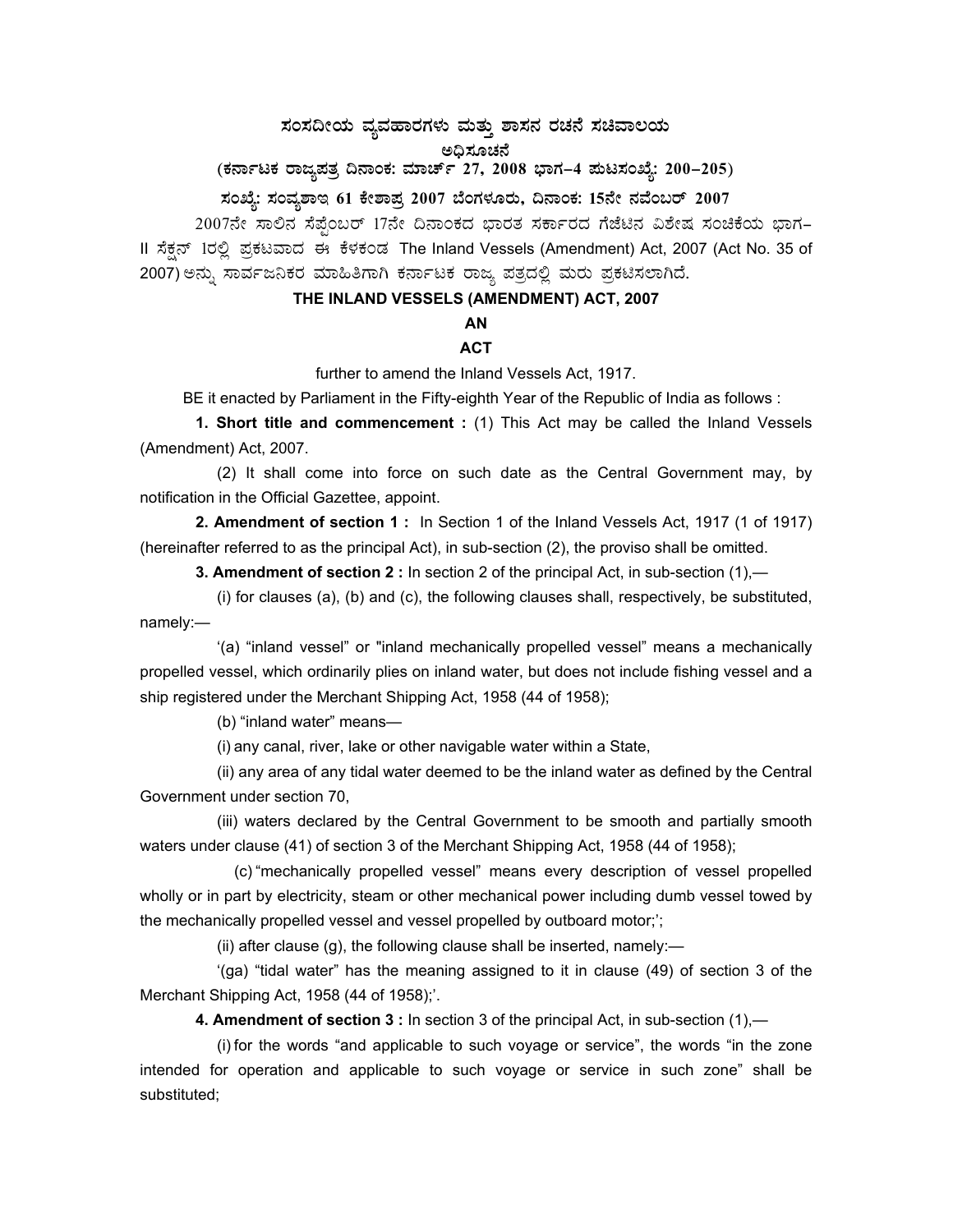(ii) the following Explanation shall be inserted at the end, namely:—

**'Explanation.—**For the purposes of this sub-section, "zone" means any such inland water area as the State Government may, depending on the maximum significant wave height criteria, by notification in the Official Gazette, specify for the purposes of this Act.'.

 **5. Insertion of new section 9A :** After section 9 of the principal Act, the following section shall be inserted, namely:—

 **"9A. Temporary permit :** The surveyor who conducted the survey may, without following the procedure laid down in section 9, grant a permit to be effective for a period which shall not in any case exceed forty-five days, to authorise the inland mechanically propelled vessel to proceed on voyage or use in service temporarily pending the issue of the certificate of survey.".

 **6. Amendment of section 19I :** In section 19I of the principal Act, in sub-section (3), for the words "twelve months", the words "thirty-six months" shall be substituted.

 **7. Amendment of section 22 :** In section 22 of the principal Act,—

 (i) in sub-section (1), for the words and figures "an inland mechanically propelled vessel for a period of three years before the first day of November, 1956", the words "a vessel of the Coast Guard, Indian Navy or regular Army for a period as may be prescribed by the State Government in this behalf' shall be substituted;

 (ii) after sub-section (1), the following Explanation shall be inserted at the end, namely:—

**'Explanation.—**For the purposes of this section,—

 (a) the expression "Coast Guard" shall have the meaning assigned to it in clause (d) of section 2 of the Coast Guard Act, 1978 (30 of 1978);

 (b) the expression "Indian Navy" shall have the meaning assigned to it in clause (10) of section 3 of the Navy Act, 1957 (62 of 1957);

 (c) the expression "regular Army" shall have the meaning assigned to it in clause (xxi) of section 3 of the Army Act, 1950(46 of 1950)'.

 **8. Amendment of section 30 :** In section 30 of the principal Act, clause (a) shall be relettered as clause (aa), and before clause (aa) as so re-lettered, the following clause shall be inserted, namely:—

 "(a) the period of service in the Coast Guard, Indian Navy or regular Army which is required for a person to be granted a certificate without examination under section 22,".

 **9. Substitution of new section for section 31 :** For section 31 of the principal Act, the following section shall be substituted, namely:—

 **"31. Effect of certificates of competency or service and licences :** A certificate of competency or service and licence granted under this Chapter shall have effect throughout India.".

 **10. Amendment of section 52 :** In section 52 of the principal Act, in sub-section (2),—

(a) in clause (i), the word "and" occurring at the end shall be omitted;

(b) after clause (j), the following clauses shall be inserted, namely:—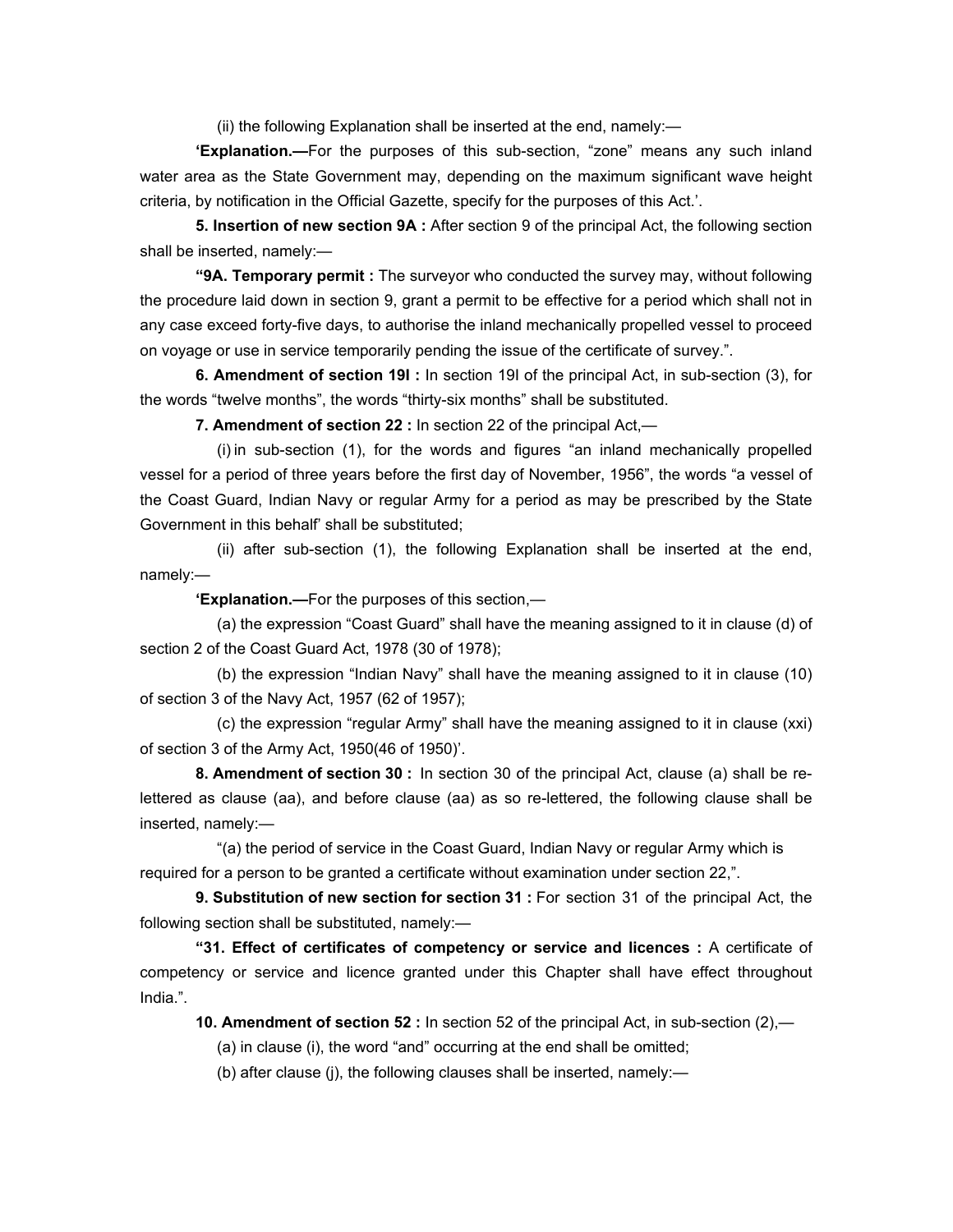"(k) prescribe the requirements that the hull, equipment and machinery of inland mechanically propelled vessel shall comply with;

(l) prescribe the requirement of life saving appliances; and

(m) prescribe the apparatus required for communication and navigation.".

 **11. Substitution of new section for section 54 C :** For section 54C of the principal Act, the following section shall be substituted, namely:—

 **'54C. Application of section 134, Chapters X, XI and XII of the Motor Vehicles Act 1988 in relation to the mechanically propelled vessels :** The provisions of section 134, Chapters X, XI and XII of the Motor Vehicles Act, 1988 (59 of 1988) shall, as far as may be apply, in relation to the mechanically propelled vessels as they apply in relation to motor vehicles, subject to the following modifications, namely:—

(a) in section 134 and throughout in Chapters X, XI and XII,

 (i) references to "motor" or "motor vehicle" or "vehicle" shall be construed as references to "mechanically propelled vessel";

(ii) references to "public place" shall be construed as references to "inland water";

 (iii) references to "public service vehicle" shall be construed a references to "public service vessel";

 (iv) references to "goods vehicle" shall be construed as references to "goods service vessel";

 (v) references to "State Transport" shall be construed as references to "State Water Transport"

 (vi) references to "driver" or "driver of a vehicle" shall be construe as references to "master of a vessel";

 (vii) references to "driving licence" shall be construed as references to "a certificate granted under Chapter III of the Inland Vessels Act, 1917 (1 of 1917)";

 (viii) references to "permit" shall be construed as references to "a certificate of registration granted under section 19F of the Inland Vessels Act, 1917 (1 of 1917)",

and such other consequential amendments as the rules of grammar may require, shall also be made;

(b) in section 145,—

(i) after clause (a), the following clause shall be inserted, namely:—

 '(aa) "goods service vessel" means any mechanically propelled vessel used or adapted to be used for carriage of cargo for hire or reward;';

(ii) after clause (d) the following clause shall be inserted, namely:—

 '(da) "public service vessel" means any mechanically propelled vessel used or adapted to be used for the carriage of passengers for hire or reward;';

(iii) for clause (e), the following clause shall be substituted, namely:—

 '(e) "property" includes goods carried in the inland vessel, bridges, landing facilities, navigation marks and infrastructure;';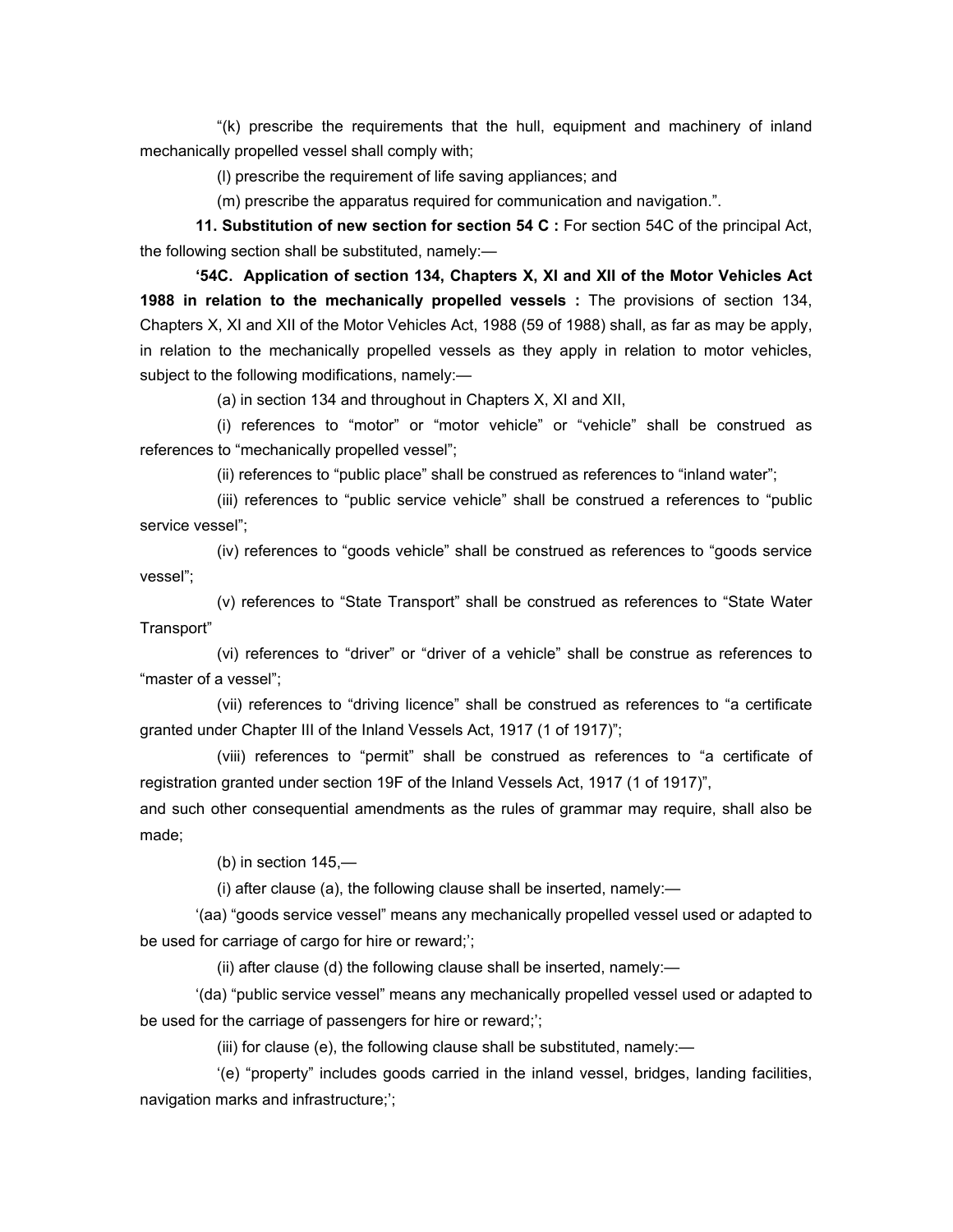(iv) after clause (f), the following clause shall be inserted, namely:—

 '(fa) "route" means a line of travel which specifies the waterway which may be traversed by a mechanically propelled vessel between one terminal and another;';

(c) in section 149, in sub-section  $(2)$ , in clause  $(a)$ ,—

 $(i)$  in sub-clause  $(1)$ ,—

 (A) in item (c), for the words "transport vehicle", the words "public service vessel or goods service vessel" shall be substituted;

(B) item (d) shall be omitted;

 (ii) in sub-clause (ii), for the words "not duly licensed", the words and figures "not holding a certificate granted under Chapter III of the Inland Vessels Act, 1917 (1 of 1917)" shall be substituted;

(d) in section 158,—

 (i) for the words "transport vehicle", wherever they occur, the words "public service vessel or goods service vessel" shall be substituted, and such other consequential amendments as the rules of grammar may require shall also be made;

(ii) in sub-section  $(1)$ , for clause  $(a)$ , the following clause shall be substituted, namely:—

 "(d) the certificate of survey granted under section 9 of the Inland Vessels Act, 1917, (1 of 1917) ";

(e) in section 161, in sub-section (3),—

 (i) in clause (a), for the words "twenty-five thousand rupees", the words "fifty thousand rupees" shall be substituted;

 (ii) in clause (b), for the words "twelve thousand and five hundred rupees", the words "twenty-five thousand rupees" shall be substituted;

 (f) in section 165, in sub-section (1), for the words "Motor Accidents Claims Tribunals", the words "Inland Vessel Accidents Claims Tribunals" shall be substituted.'.

 **12. Insertion of new Chapter VIAB :** After Chapter VIA of the principal Act, the following Chapter shall be inserted, namely:—

#### **'CHAPTER VIAB**

### **PREVENTION AND CONTROL OF POLLUTION AND PROTECTION OF INLAND WATER**

 **54D. Definitions :** In this Chapter, unless the context otherwise requires,—

 (a)"hazardous chemical" or "obnoxious substance" means any chemical or substance, as the case may be, which has been designated as such by rules made under this Chapter;

 (b) "oil" means any persistent oil such as crude oil, heavy diesel oil, lubricating oil and white oil, whether carried on board a tanker as cargo or fuel;

(c) "oily mixture" means a mixture with any oil content.

 **54E. Prohibition as to discharge of oil, oily mixture, etc., in the inland water :** No oil or oily mixture, hazardous chemical or obnoxious substance from a mechanically propelled vessel shall be discharged in inland water:

Provided that nothing in this section shall apply to the discharge of such oil or oily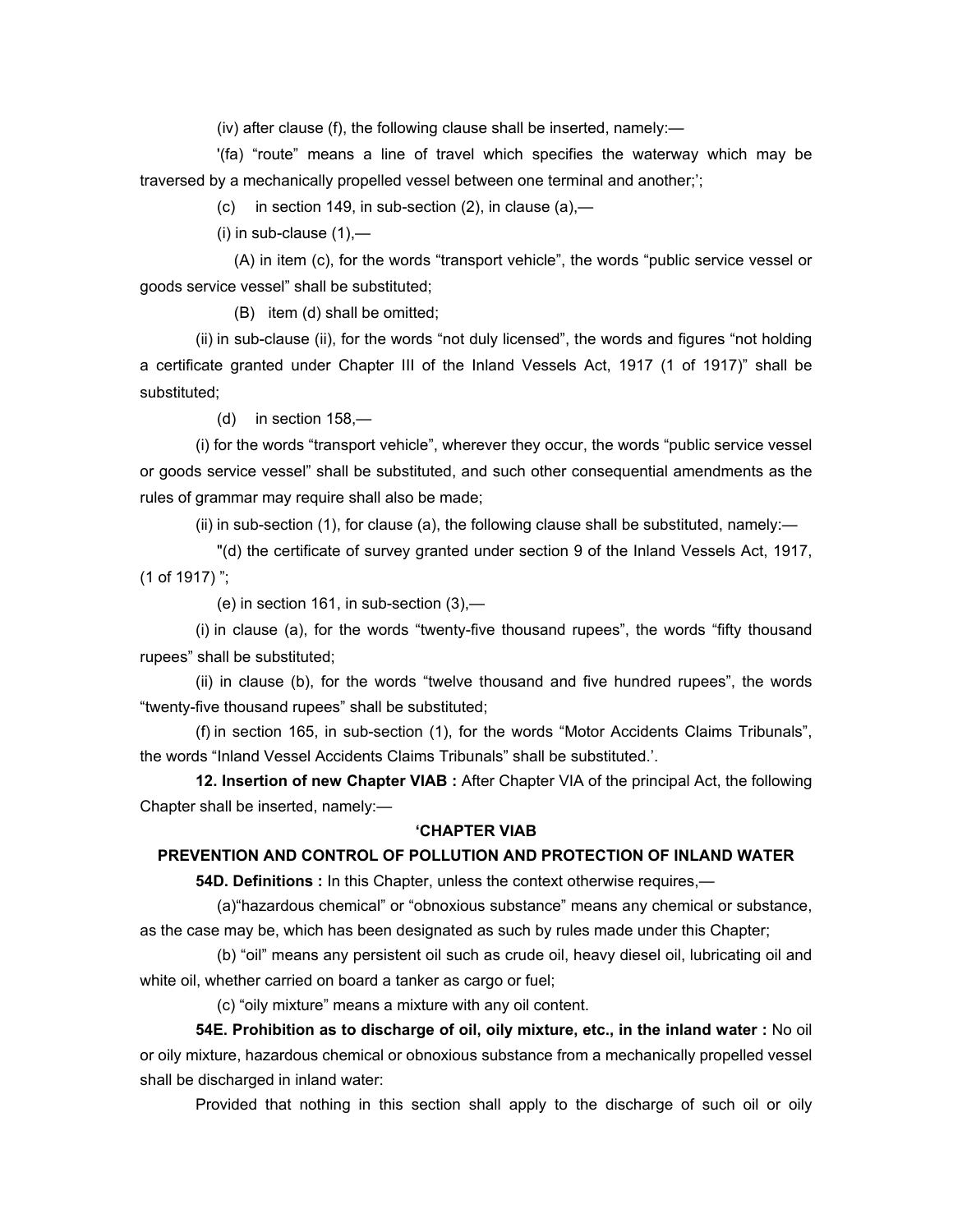mixture, hazardous chemical or obnoxious substance from a mechanically propelled vessel for the purpose of securing the safety of a mechanically propelled vessel, preventing damage to a mechanically propelled vessel, cargo or saving of life at inland water.

 **54F. Reception facilities at inland port, etc. :**(1) The owner or operator of an inland port, at cargo or passenger terminal, as the case may be, shall provide reception facilities to discharge oil, oily mixture, hazardous chemical or obnoxious substance at such, inland port, cargo or passenger terminal.

 (2) The owner or operator of an inland port, at cargo or passenger terminal, as the case may be, providing reception facilities at any inland port, a cargo or passenger terminal may make charges for the use of the facilities at such rates and may impose such conditions in respect of use thereof as may be approved by notification in the Official Gazette, by the State Government in respect of the inland port, cargo or passenger terminal.

 (3) For the purposes of minimizing the pollution already caused, or for preventing the pollution threatened to be caused, the State Government may direct, by order in writing, the owner or operator of an inland port, at cargo or passenger terminal to provide or arrange for the provision of such pollution containment equipments and pollutant removing materials at such inland port, cargo and passenger terminal as may be specified in the order.

 **54G. Power of entry, inspection, etc. :** (1) Any surveyor or any person authorised under this Act in this behalf may, at any reasonable time, enter and inspect any inland port, at cargo or passenger terminal for the purposes of—

(a) ensuring that the provisions of this Chapter are complied with;

 (b) verifying whether such inland port, at cargo or passenger terminal is provided with the pollution containment equipment and pollutant removing materials in conformity with the order of the State Government or the rules made under this Chapter; and

(c) satisfying himself about the adequacy of the measures taken to prevent pollution.

 (2) If the surveyor finds that the inland port, at cargo or passenger terminal is not provided with the aforesaid equipment and materials, he shall give notice to the owner or operator of such inland port, cargo or passenger terminal, as the case may be, a notice in writing pointing out the deficiency and also what in his opinion is requisite to remedy the said deficiency.

 (3) No owner or operator of such inland port, at cargo or passenger terminal, as the case may be, served with the notice under sub-section (2), shall proceed with any work at such inland port, cargo or passenger terminal, as the case may be, until he obtains a certificate signed by the surveyor to the effect that the inland port, cargo or passenger terminal, as the case may be, is properly provided with the aforesaid equipment and materials in conformity with the rules made under this Chapter.

**54H. Powers of Central Government to make rules for prevention and control of pollution :** (1) The Central Government may make rules for the purposes of this Chapter.

 (2) In particular, and without prejudice to the generality of the foregoing power, such rules may—

(a) prescribe the designated hazardous chemical and obnoxious substance under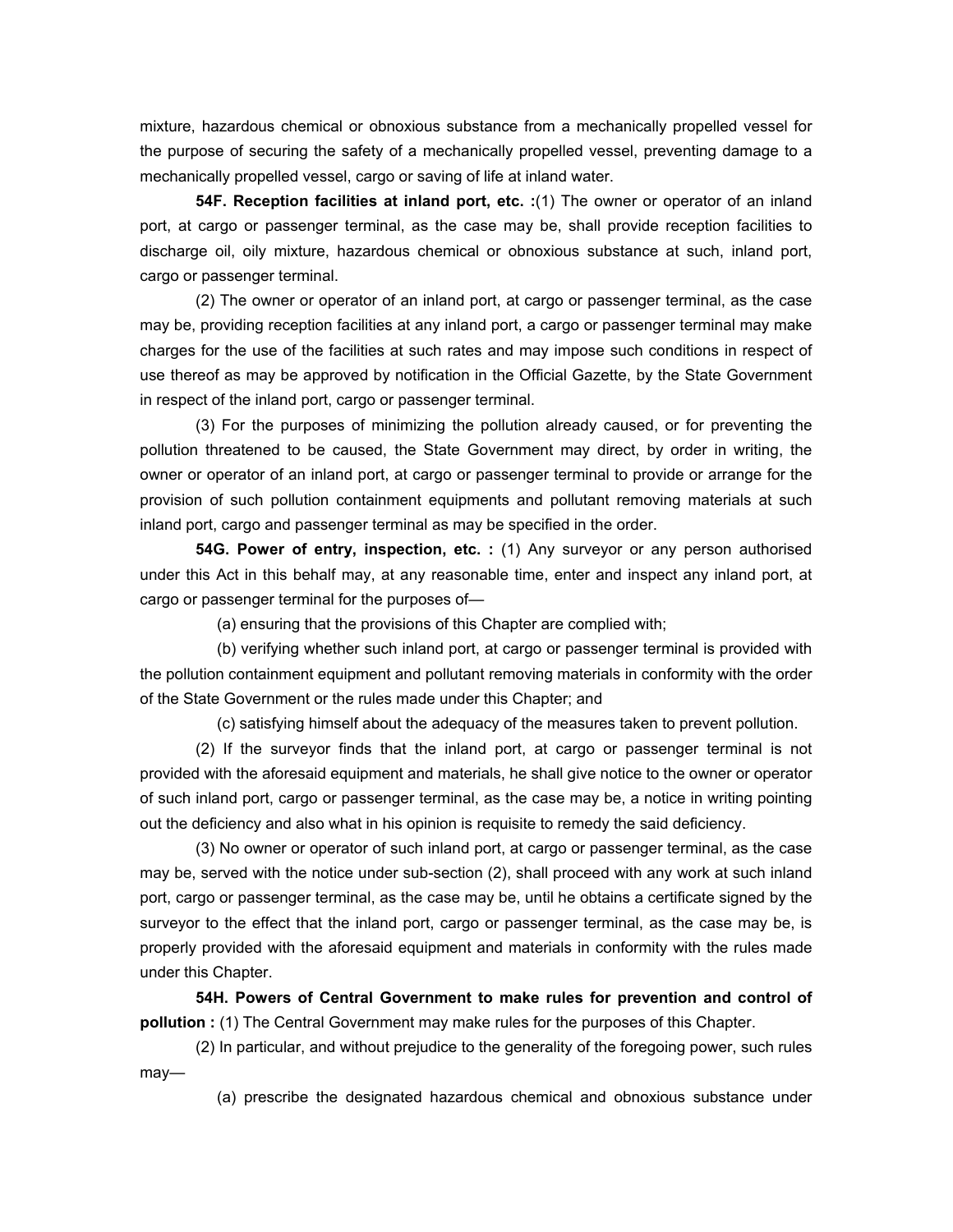clause (a) of section 54D;

 (b) prescribe fitment of oily mixture treatment equipment on shore and on board in certain cases;

(c) prescribe details of reception facilities at inland port, cargo or passenger terminal;

 (d) prescribe the forms and record books for inland port, cargo or passenger terminal and the manner in which such books shall be maintained, the nature of entries to be made therein, the time and circumstances in which such entries shall be made, the custody and disposal thereof and all other matters relating thereto;

(e) any other matter which is to be, or may be, prescribed.'.

 **13. Insertion of new sections 62D and 62E :** After section 62C of the principal Act, the following sections shall be inserted, namely:—

**'62D. Punishment for offences relating to pollution:** Whoever contravenes any provision of Chapter VIAB or of any rule made thereunder, shall be punishable with imprisonment which may extend to one year, or with fine which may extend to fifty thousand rupees, or with both.

**62E. Offences by companies:** (1) Where an offence under Chapter VIAB has been committed by a company, every person who, at the time the offence was committed, was in charge of, and was responsible to, the company for the conduct of the business of the company, as well as the company shall be deemed to be guilty of the contravention and shall be liable to be proceeded against and punished accordingly:

 Provided that nothing in this sub-section shall render any such person liable to any punishment provided in this Act, if he proves that the offence was committed without his knowledge or that he exercised all due diligence to prevent the commission of such offence.

 (2) Notwithstanding anything contained in sub-section (1), where an offence under Chapter VIAB has been committed by a company, and it is proved that the offence was committed with the consent or connivance of, or is attributable to any neglect on the part of, any director, manager, secretary or other officer of the company, such director, manager, secretary or other officer shall also be deemed to be guilty of that offence and shall be liable to be proceeded against and punished accordingly.

**Explanation.-** For the purposes of this section,—

 (a) "company" means any body corporate and includes a firm or other association of individuals; and

(b) "director", in relation to a firm, means a partner in the firm.'.

 **14. Power to remove difficulties :** (1) If any difficulty arises in giving effect to the provisions of this Act, the Central Government may, by order, published in the Official Gazette, make such provisions, not inconsistent with the provisions of the principal Act as amended by this Act or this Act as may appear to be necessary or expedient for the purpose of removing the difficulty:

 Provided that no order shall be made under this section after the expiry of two years from the date on which this Act comes into force.